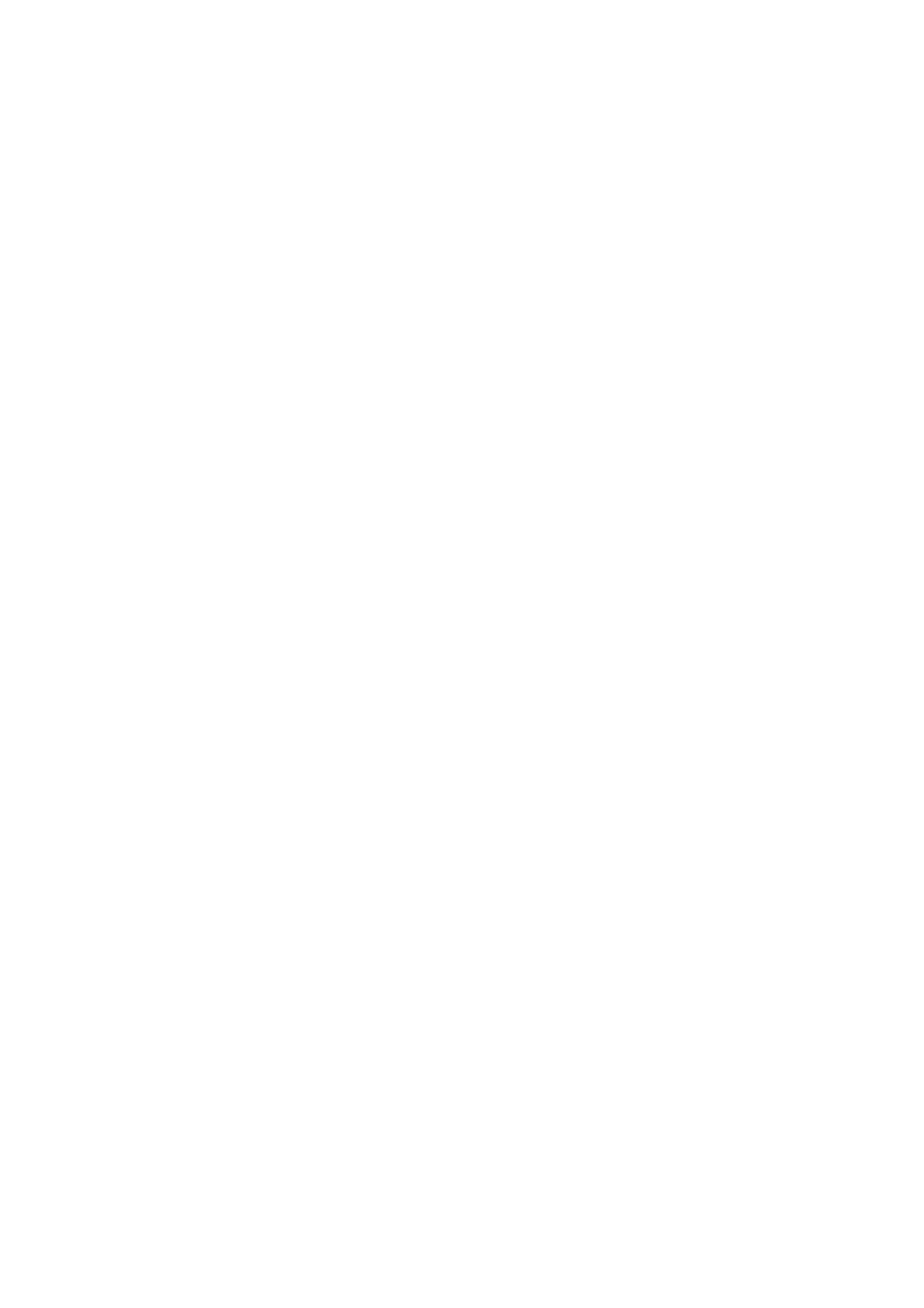Introduced by Mr P R Draper, MP First print



New South Wales

# **Water Management Amendment (Water Property Rights Compensation) Bill 2006**

### **Contents**

|            |                                              | Page |
|------------|----------------------------------------------|------|
|            | Name of Act                                  |      |
|            | Commencement                                 | 2    |
| 3          | Amendment of Water Management Act 2000 No 92 |      |
| 4          | Amendment of Land Acquisition (Just Terms    |      |
|            | Compensation) Act 1991 No 22                 | 2    |
| Schedule 1 | Amendment of Water Management Act 2000       | 3    |
| Schedule 2 | Amendment of Land Acquisition (Just Terms    |      |
|            | Compensation) Act 1991                       |      |
|            |                                              |      |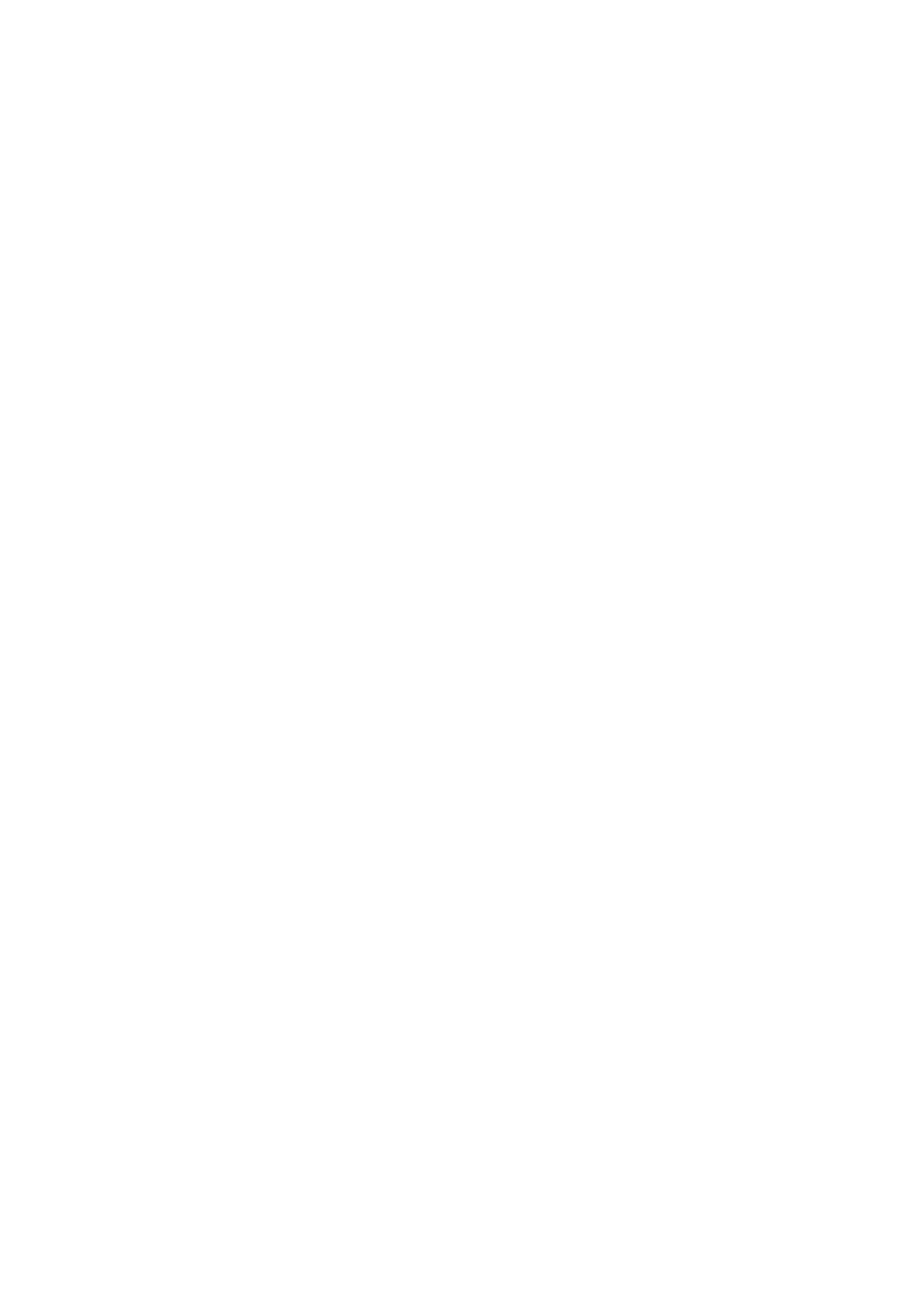

New South Wales

# **Water Management Amendment (Water Property Rights Compensation) Bill 2006**

No , 2006

#### **A Bill for**

An Act to amend the *Water Management Act 2000* to provide for compensation under the *Land Acquisition (Just Terms Compensation) Act 1991* for the compulsory acquisition of water access licences and for the reduction in water allocations for the holders of those licences as a consequence of certain variations of bulk access regimes; and for related purposes.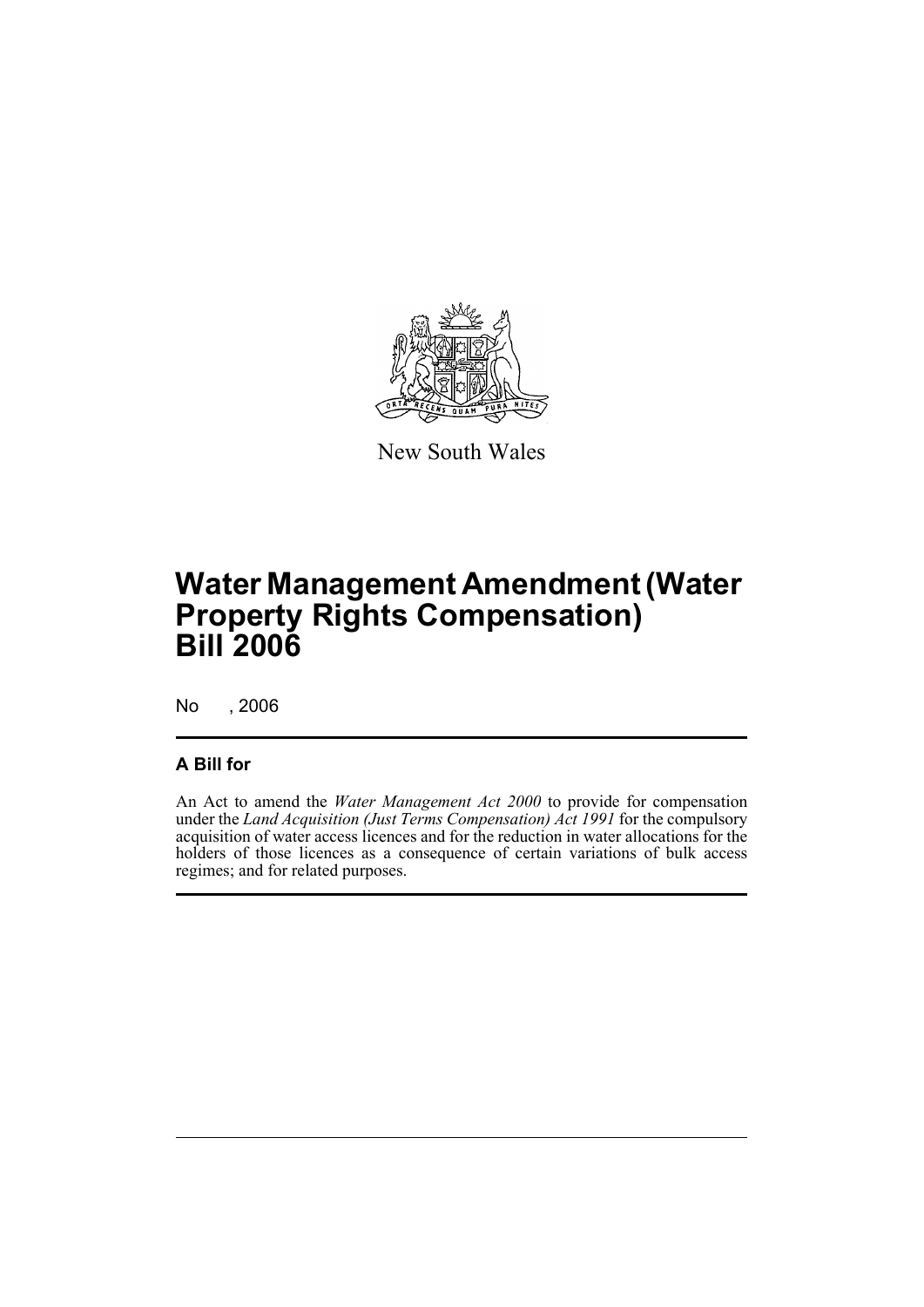#### Water Management Amendment (Water Property Rights Compensation) Clause 1 Bill 2006

<span id="page-5-3"></span><span id="page-5-2"></span><span id="page-5-1"></span><span id="page-5-0"></span>

|              | The Legislature of New South Wales enacts:                                                            |                     |  |
|--------------|-------------------------------------------------------------------------------------------------------|---------------------|--|
| 1            | Name of Act                                                                                           | $\overline{2}$      |  |
|              | This Act is the <i>Water Management Amendment (Water Property Rights</i> )<br>Compensation) Act 2006. | 3<br>$\overline{4}$ |  |
| $\mathbf{2}$ | <b>Commencement</b>                                                                                   | 5                   |  |
|              | This Act commences on the date of assent to this Act.                                                 | 6                   |  |
| 3            | Amendment of Water Management Act 2000 No 92                                                          |                     |  |
|              | The <i>Water Management Act 2000</i> is amended as set out in Schedule 1.                             | 8                   |  |
| 4            | Amendment of Land Acquisition (Just Terms Compensation) Act 1991<br>No 22                             | 9<br>10             |  |
|              | The Land Acquisition (Just Terms Compensation) Act 1991 is amended<br>as set out in Schedule 2.       | 11<br>12            |  |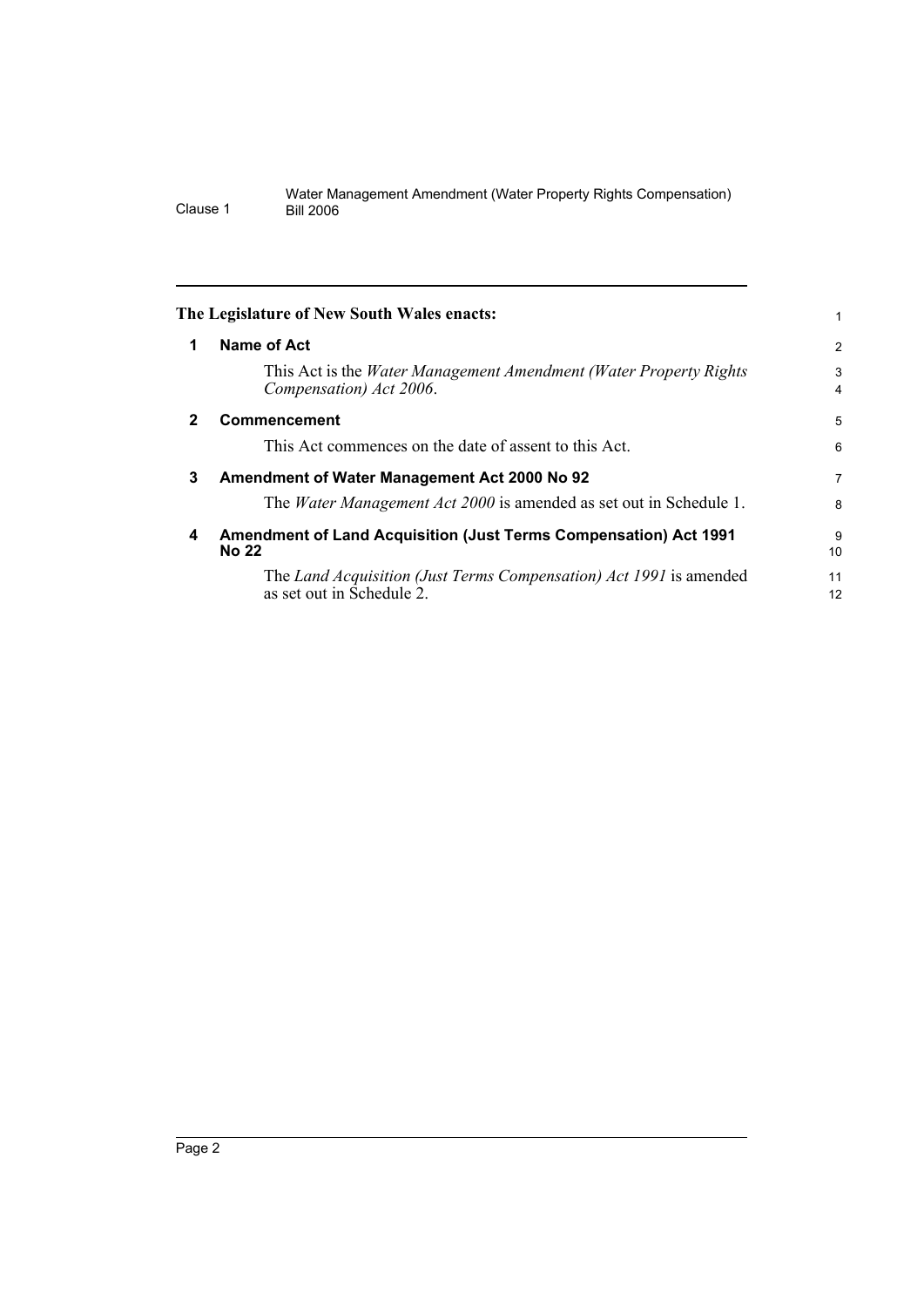Water Management Amendment (Water Property Rights Compensation) Bill 2006

Amendment of Water Management Act 2000 Schedule 1

#### <span id="page-6-0"></span>**Schedule 1 Amendment of Water Management Act 2000** (Section 3) **[1] Section 79 Compulsory acquisition of access licences** Omit "from the State for the market value of the licence as at the time it was compulsorily acquired" from section 79 (2). Insert instead "under the *Land Acquisition (Just Terms Compensation) Act 1991*". **[2] Section 79 (3)–(5) and (7)** Omit the subsections. **[3] Section 87 Compensation payable in certain circumstances for reductions in water allocations arising during initial period for which management plan is in force** Omit "may claim compensation for loss suffered by the holder as a consequence of that reduction" from section 87 (1). Insert instead "is entitled, under the *Land Acquisition (Just Terms Compensation) Act 1991*, to compensation for loss suffered by the holder as a consequence of that reduction". **[4] Section 87 (3)–(7)** Omit the subsections. 1 2 3 4 5 6 7 8 9 10 11 12 13 14 15 16 17 18 19 20